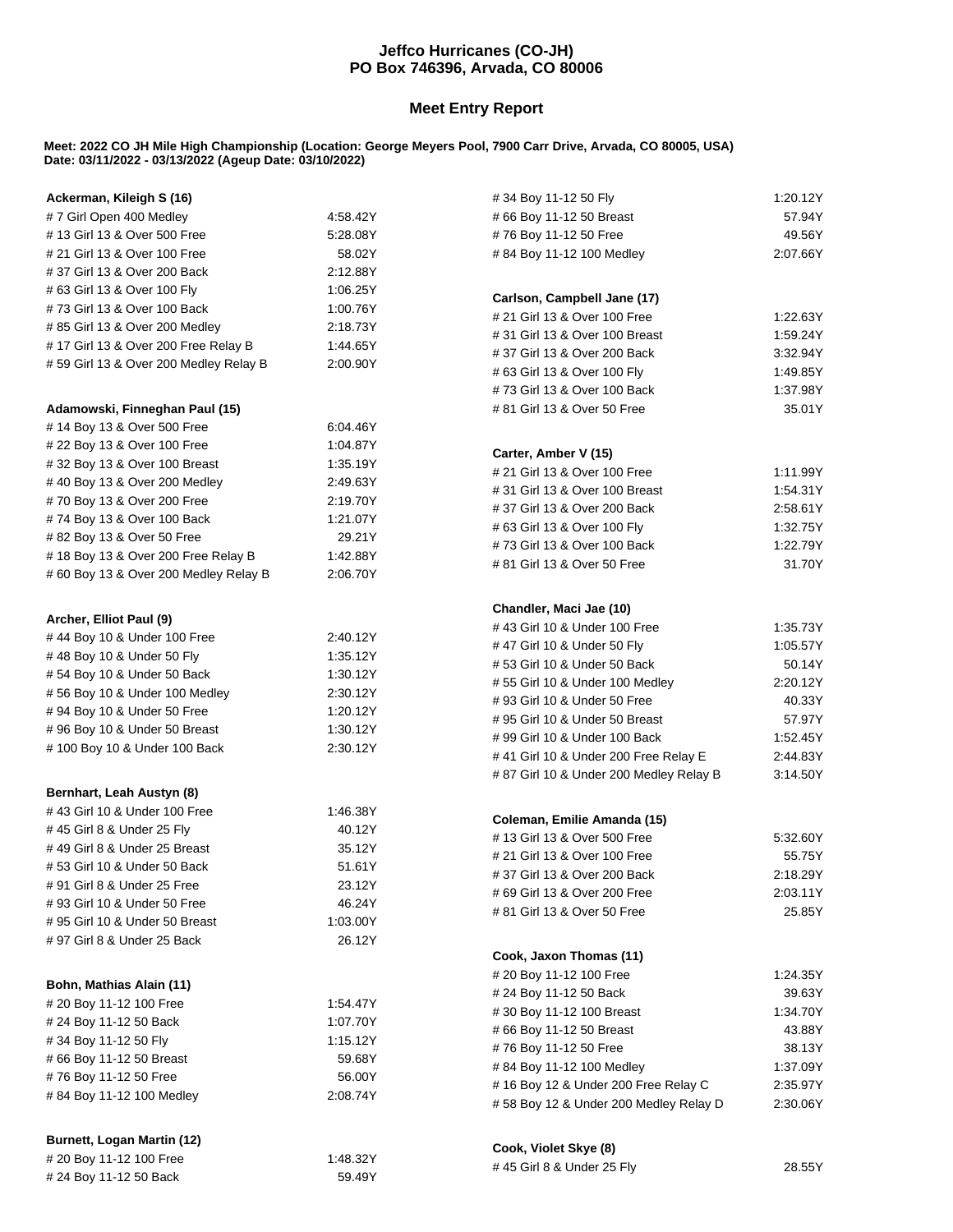| # 49 Girl 8 & Under 25 Breast         | 29.86Y   |
|---------------------------------------|----------|
| #53 Girl 10 & Under 50 Back           | 55.81Y   |
| #55 Girl 10 & Under 100 Medley        | 2:03.10Y |
| # 91 Girl 8 & Under 25 Free           | 21.17Y   |
| # 93 Girl 10 & Under 50 Free          | 49.94Y   |
| #95 Girl 10 & Under 50 Breast         | 1:01.70Y |
| # 97 Girl 8 & Under 25 Back           | 23.83Y   |
|                                       |          |
|                                       |          |
| DaRonco, Lochlan James (14)           |          |
| #32 Boy 13 & Over 100 Breast          | 1:33.20Y |
| # 38 Boy 13 & Over 200 Back           | 2:54.77Y |
| #40 Boy 13 & Over 200 Medley          | 3:28.66Y |
| #64 Boy 13 & Over 100 Fly             | 1:30.00Y |
| #74 Boy 13 & Over 100 Back            | 1:38.40Y |
| #80 Boy 13 & Over 200 Breast          | 3.22.41Y |
| #60 Boy 13 & Over 200 Medley Relay B  | 2:06.70Y |
|                                       |          |
| Dove, Miranda Carol (16)              |          |
| # 13 Girl 13 & Over 500 Free          | 6:04.18Y |
|                                       |          |
| # 21 Girl 13 & Over 100 Free          | 1:01.44Y |
| # 31 Girl 13 & Over 100 Breast        | 1:11.81Y |
| # 63 Girl 13 & Over 100 Fly           | 1:09.88Y |
| # 79 Girl 13 & Over 200 Breast        | 2:40.85Y |
| # 81 Girl 13 & Over 50 Free           | 27.75Y   |
| #17 Girl 13 & Over 200 Free Relay B   | 1:44.65Y |
|                                       |          |
| Dykema, Holly Halia (14)              |          |
| # 13 Girl 13 & Over 500 Free          | 6:13.80Y |
|                                       |          |
| # 21 Girl 13 & Over 100 Free          | 59.81Y   |
| # 31 Girl 13 & Over 100 Breast        | 1:22.09Y |
| # 37 Girl 13 & Over 200 Back          | 2:41.95Y |
| # 63 Girl 13 & Over 100 Fly           | 1:20.49Y |
| # 69 Girl 13 & Over 200 Free          | 2:14.05Y |
| # 81 Girl 13 & Over 50 Free           | 27.34Y   |
| #17 Girl 13 & Over 200 Free Relay B   | 1:44.65Y |
| #59 Girl 13 & Over 200 Medley Relay C | 2:05.55Y |
|                                       |          |
| Fearing, Greyson Cole (11)            |          |
| # 20 Boy 11-12 100 Free               | 1:19.03Y |
| # 24 Boy 11-12 50 Back                | 38.92Y   |
| #34 Boy 11-12 50 Fly                  | 41.41Y   |
| #66 Boy 11-12 50 Breast               | 50.07Y   |
| #76 Boy 11-12 50 Free                 | 35.43Y   |
| #84 Boy 11-12 100 Medley              | 1:30.92Y |
| #16 Boy 12 & Under 200 Free Relay A   | 2:13.69Y |
| #58 Boy 12 & Under 200 Medley Relay E | 2:43.97Y |
|                                       |          |
| Ferguson, Hailey Alexandra (11)       |          |
|                                       |          |
| # 19 Girl 11-12 100 Free              | 1:31.13Y |
| # 29 Girl 11-12 100 Breast            | 1:48.14Y |
| #33 Girl 11-12 50 Fly                 | 51.49Y   |
| #65 Girl 11-12 50 Breast              | 49.83Y   |
| #75 Girl 11-12 50 Free                | 39.16Y   |
| #83 Girl 11-12 100 Medley             | 1:37.87Y |
|                                       |          |
| Fisher, Aspen J (16)                  |          |
| # 13 Girl 13 & Over 500 Free          | 5:34.36Y |
| # 21 Girl 13 & Over 100 Free          | 57.91Y   |
| # 31 Girl 13 & Over 100 Breast        | 1:14.05Y |

| # 69 Girl 13 & Over 200 Free            | 2:04.28Y |
|-----------------------------------------|----------|
| #79 Girl 13 & Over 200 Breast           | 2:38.66Y |
| # 81 Girl 13 & Over 50 Free             | 26.77Y   |
| #17 Girl 13 & Over 200 Free Relay A     | 1:42.17Y |
| #59 Girl 13 & Over 200 Medley Relay B   | 2:00.90Y |
|                                         |          |
|                                         |          |
| Fisher, Christopher Ryan (14)           |          |
| # 22 Boy 13 & Over 100 Free             | 1:13.14Y |
| #32 Boy 13 & Over 100 Breast            | 1:38.40Y |
| #38 Boy 13 & Over 200 Back              | 2:54.21Y |
| # 64 Boy 13 & Over 100 Fly              | 1:34.40Y |
| #74 Boy 13 & Over 100 Back              | 1:17.29Y |
| #82 Boy 13 & Over 50 Free               | 34.03Y   |
| #60 Boy 13 & Over 200 Medley Relay C    | 2:14.15Y |
|                                         |          |
| Fry, Layla Aspen (9)                    |          |
| #1 Girl 10 & Under 200 Medley           | 3:43.19Y |
| # 9 Girl 10 & Under 200 Free            | 3:30.92Y |
| #43 Girl 10 & Under 100 Free            | 1:32.69Y |
| #47 Girl 10 & Under 50 Fly              | 51.32Y   |
| #53 Girl 10 & Under 50 Back             | 46.42Y   |
| #55 Girl 10 & Under 100 Medley          | 1:40.50Y |
|                                         |          |
| # 41 Girl 10 & Under 200 Free Relay D   | 2:34.33Y |
| # 87 Girl 10 & Under 200 Medley Relay A | 3:06.47Y |
|                                         |          |
| Garin, Augustus John (10)               |          |
| #44 Boy 10 & Under 100 Free             | 1:31.49Y |
| #48 Boy 10 & Under 50 Fly               | 44.63Y   |
| #52 Boy 10 & Under 100 Breast           | 1:43.40Y |
| #54 Boy 10 & Under 50 Back              | 44.20Y   |
| # 94 Boy 10 & Under 50 Free             | 36.28Y   |
| #96 Boy 10 & Under 50 Breast            | 47.48Y   |
|                                         |          |
|                                         | 2:22.00Y |
| #42 Boy 10 & Under 200 Free Relay D     | 2:39.93Y |
| #88 Boy 10 & Under 200 Medley Relay A   |          |
|                                         |          |
| Garin, Clara Jane (8)                   |          |
| # 45 Girl 8 & Under 25 Fly              | 45.12Y   |
| #49 Girl 8 & Under 25 Breast            | 45.12Y   |
| #53 Girl 10 & Under 50 Back             | 52.80Y   |
| #55 Girl 10 & Under 100 Medley          | 2:28.54Y |
| #91 Girl 8 & Under 25 Free              | 35.12Y   |
| # 93 Girl 10 & Under 50 Free            | 58.57Y   |
| # 95 Girl 10 & Under 50 Breast          | 1:27.26Y |
| # 97 Girl 8 & Under 25 Back             | 35.12Y   |
|                                         |          |
|                                         |          |
| Garin, Evelyn Rosemary (13)             |          |
| # 21 Girl 13 & Over 100 Free            | 1:10.75Y |
| # 31 Girl 13 & Over 100 Breast          | 1:29.33Y |
| # 37 Girl 13 & Over 200 Back            | 2:50.91Y |
| # 63 Girl 13 & Over 100 Fly             | 1:34.92Y |
| # 69 Girl 13 & Over 200 Free            | 2:47.46Y |
| # 81 Girl 13 & Over 50 Free             | 31.48Y   |
|                                         |          |
| Giesing, Ian Daniel (13)                |          |
| # 22 Boy 13 & Over 100 Free             | 1:00.17Y |
| #32 Boy 13 & Over 100 Breast            | 1:18.94Y |
| # 40 Boy 13 & Over 200 Medley           | 2:34.25Y |
| # 64 Boy 13 & Over 100 Fly              | 1:18.29Y |
| # 80 Boy 13 & Over 200 Breast           | 2:48.17Y |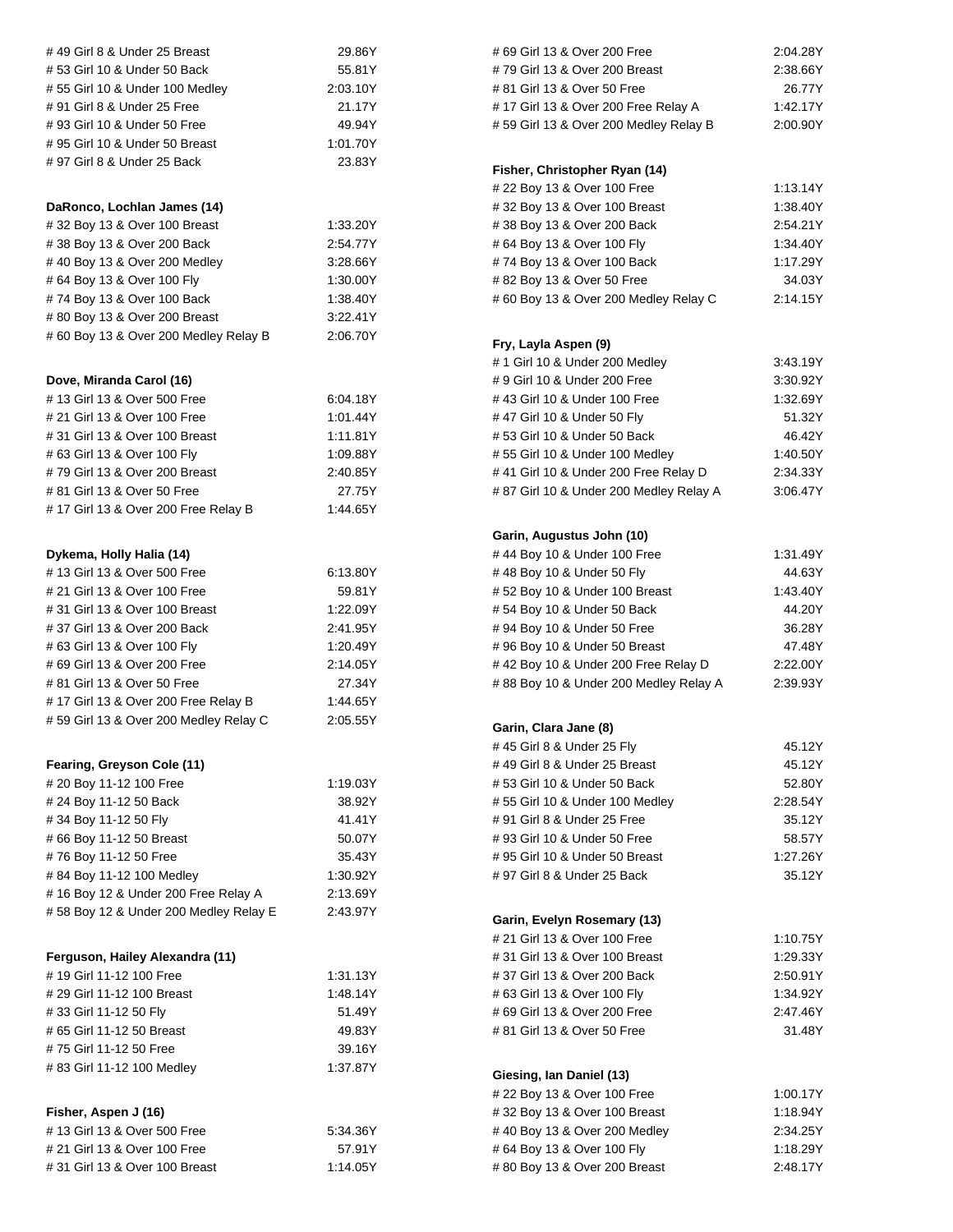| #82 Boy 13 & Over 50 Free              | 28.07Y                                  | Hyslop, Hayden Givaudan (16)          |                    |
|----------------------------------------|-----------------------------------------|---------------------------------------|--------------------|
| #18 Boy 13 & Over 200 Free Relay B     | 1:42.88Y                                | #7 Girl Open 400 Medley               | 5:11.57Y           |
|                                        |                                         | # 21 Girl 13 & Over 100 Free          | 1:00.85Y           |
|                                        |                                         | # 31 Girl 13 & Over 100 Breast        | 1:22.17Y           |
| Gonzales, Arriet Rose (9)              |                                         | # 63 Girl 13 & Over 100 Fly           | 1:10.12Y           |
| #43 Girl 10 & Under 100 Free           | 2:29.50Y                                | # 81 Girl 13 & Over 50 Free           |                    |
| #47 Girl 10 & Under 50 Fly             | 1:20.12Y                                | # 85 Girl 13 & Over 200 Medley        |                    |
| #53 Girl 10 & Under 50 Back            | 1:01.09Y                                | # 17 Girl 13 & Over 200 Free Relay C  |                    |
| #55 Girl 10 & Under 100 Medley         | 2:55.51Y                                |                                       |                    |
| # 93 Girl 10 & Under 50 Free           | 59.60Y                                  |                                       |                    |
| #95 Girl 10 & Under 50 Breast          | 1:40.12Y                                | Hyslop, Maya Kateri (13)              |                    |
| #99 Girl 10 & Under 100 Back           | 2:20.81Y                                | # 21 Girl 13 & Over 100 Free          | 1:08.44Y           |
|                                        |                                         | # 27 Girl 13 & Over 200 Fly           | 2:55.10Y           |
|                                        |                                         | #31 Girl 13 & Over 100 Breast         | 1:33.07Y           |
| Guyton, Tyler William (14)             |                                         | # 63 Girl 13 & Over 100 Fly           | 1:15.99Y           |
| # 22 Boy 13 & Over 100 Free            | 1:02.87Y                                | # 69 Girl 13 & Over 200 Free          | 2:29.03Y           |
| #32 Boy 13 & Over 100 Breast           | 1:23.50Y<br>#73 Girl 13 & Over 100 Back |                                       | 1:10.91Y           |
| #40 Boy 13 & Over 200 Medley           | 2:42.99Y                                | #59 Girl 13 & Over 200 Medley Relay B | 2:00.90Y           |
| # 64 Boy 13 & Over 100 Fly             | 1:25.43Y                                |                                       |                    |
| #70 Boy 13 & Over 200 Free             | 2:23.90Y                                |                                       |                    |
| # 82 Boy 13 & Over 50 Free             | 28.21Y                                  | Jacobson, Taylor M (17)               |                    |
| #18 Boy 13 & Over 200 Free Relay B     | 1:42.88Y                                | # 13 Girl 13 & Over 500 Free          | 5:15.93Y           |
|                                        |                                         | # 21 Girl 13 & Over 100 Free          | 56.25Y             |
| Harris, Madison Joan (12)              |                                         | # 31 Girl 13 & Over 100 Breast        | 1:15.59Y           |
| # 3 Girl 11-12 200 Medley              | 2:48.90Y                                | #79 Girl 13 & Over 200 Breast         | 2:40.49Y           |
| # 23 Girl 11-12 50 Back                | 38.32Y                                  | # 81 Girl 13 & Over 50 Free           | 25.99Y             |
|                                        |                                         | # 85 Girl 13 & Over 200 Medley        | 2:16.93Y           |
| # 29 Girl 11-12 100 Breast             | 1:36.87Y                                |                                       |                    |
| #33 Girl 11-12 50 Fly                  | 32.76Y                                  |                                       |                    |
| # 65 Girl 11-12 50 Breast              | 45.43Y<br>Jewell, Silas Michael (11)    |                                       |                    |
| #75 Girl 11-12 50 Free                 | 30.44Y<br># 20 Boy 11-12 100 Free       |                                       | 1:22.47Y<br>48.81Y |
| # 83 Girl 11-12 100 Medley             | 1:20.45Y                                | # 24 Boy 11-12 50 Back                |                    |
| #15 Girl 12 & Under 200 Free Relay A   | 2:00.22Y                                | #30 Boy 11-12 100 Breast              | 1:42.64Y           |
| #57 Girl 12 & Under 200 Medley Relay D | 2:18.93Y                                | #66 Boy 11-12 50 Breast               | 47.73Y             |
|                                        |                                         | #76 Boy 11-12 50 Free                 | 38.50Y             |
| Head, Benjamin Charles (14)            |                                         | # 84 Boy 11-12 100 Medley             | 1:39.35Y           |
| # 22 Boy 13 & Over 100 Free            | 56.88Y                                  | #16 Boy 12 & Under 200 Free Relay C   | 2:35.97Y           |
| #32 Boy 13 & Over 100 Breast           | 1:28.59Y                                | #58 Boy 12 & Under 200 Medley Relay E | 2:43.97Y           |
| #40 Boy 13 & Over 200 Medley           | 2:24.65Y                                |                                       |                    |
| # 64 Boy 13 & Over 100 Fly             | 1:03.64Y                                | Ley, Isaac Augustine (12)             |                    |
| #70 Boy 13 & Over 200 Free             | 2:07.03Y                                | #4 Boy 11-12 200 Medley               | 2:51.21Y           |
| #82 Boy 13 & Over 50 Free              | 26.74Y                                  | #12 Boy 11-12 500 Free                | 6:39.56Y           |
|                                        |                                         | # 24 Boy 11-12 50 Back                | 37.34Y             |
|                                        |                                         | #30 Boy 11-12 100 Breast              | 1:22.45Y           |
| Hochmuth, Maya I. (13)                 |                                         | #34 Boy 11-12 50 Fly                  | 33.06Y             |
| # 21 Girl 13 & Over 100 Free           | 1:17.32Y                                |                                       |                    |
| # 31 Girl 13 & Over 100 Breast         | 1:46.30Y                                |                                       |                    |
| #37 Girl 13 & Over 200 Back            | 3:12.66Y                                | Ley, Isabella Camille (10)            |                    |
| # 69 Girl 13 & Over 200 Free           | 2:59.72Y                                | # 9 Girl 10 & Under 200 Free          | 2:48.95Y           |
| #73 Girl 13 & Over 100 Back            | 1:25.03Y                                | #47 Girl 10 & Under 50 Fly            | 41.06Y             |
| # 81 Girl 13 & Over 50 Free            | 35.22Y                                  | #51 Girl 10 & Under 100 Breast        | 1:40.69Y           |
|                                        |                                         | #55 Girl 10 & Under 100 Medley        | 1:26.64Y           |
|                                        |                                         |                                       |                    |
| Hotopp, Linnea Ruth (12)               |                                         |                                       |                    |
| # 3 Girl 11-12 200 Medley              | 3:44.00Y                                | Ley, Miriam Alexis (8)                |                    |
|                                        |                                         | # 9 Girl 10 & Under 200 Free          | 3:37.79Y           |
| Hunnewell, Paxton Isaac (10)           |                                         | #45 Girl 8 & Under 25 Fly             | 25.19Y             |
| #10 Boy 10 & Under 200 Free            | 2:49.67Y                                | #49 Girl 8 & Under 25 Breast          | 31.70Y             |
| #48 Boy 10 & Under 50 Fly              | 48.58Y                                  | #53 Girl 10 & Under 50 Back           | 50.49Y             |
| #54 Boy 10 & Under 50 Back             | 41.57Y                                  | #55 Girl 10 & Under 100 Medley        | 1:51.89Y           |
| # 90 Boy 10 & Under 100 Fly            | 2:07.05Y                                | # 91 Girl 8 & Under 25 Free           | 19.82Y             |
| #100 Boy 10 & Under 100 Back           | 1:31.06Y                                | #95 Girl 10 & Under 50 Breast         | 1:01.83Y           |
|                                        |                                         | # 97 Girl 8 & Under 25 Back           | 23.98Y             |
|                                        |                                         | # 41 Girl 10 & Under 200 Free Relay F | 2:52.90Y           |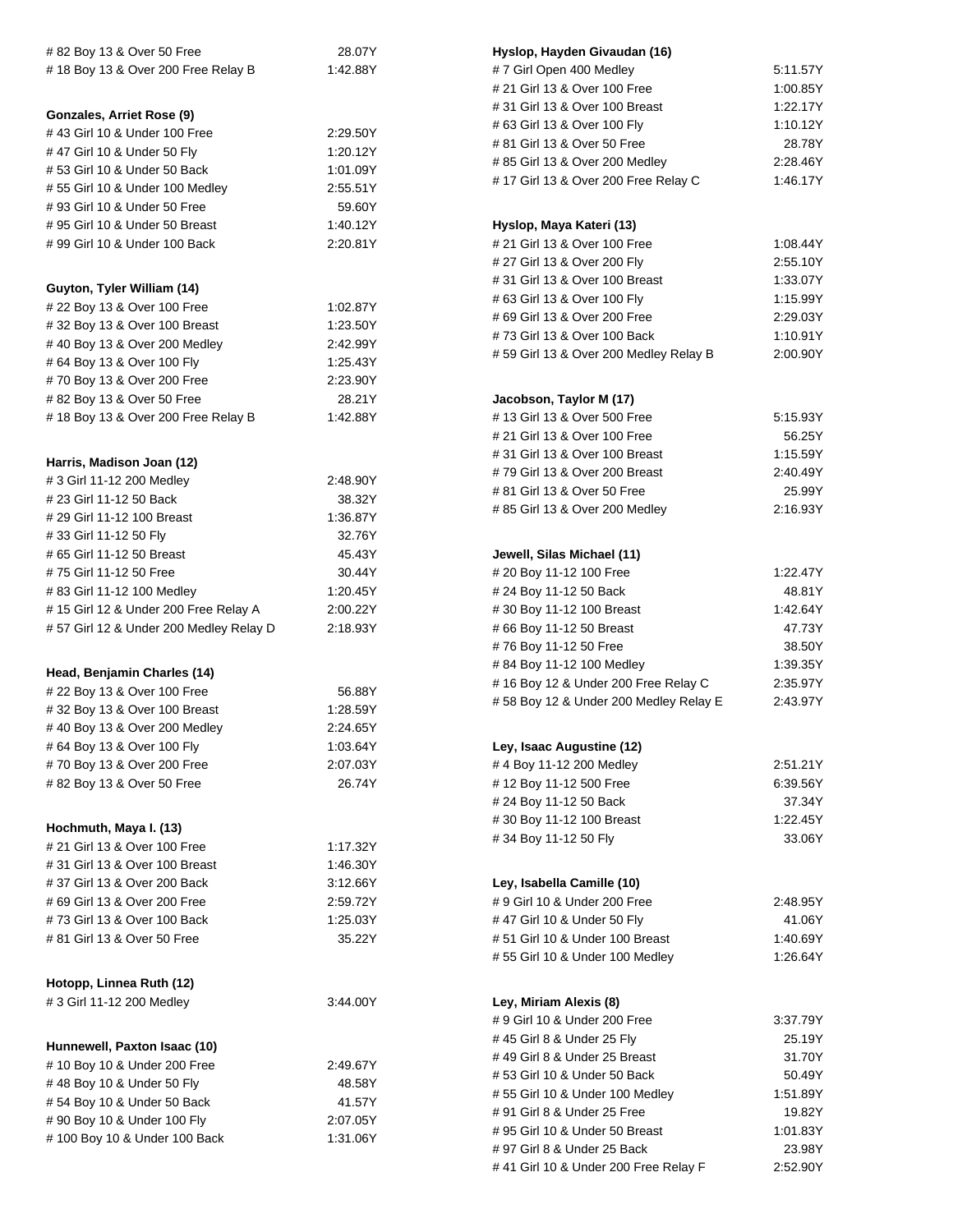| Ley, Rachel Marie (17)                          |          | #55 Girl 10 & Under 100 Medley          | 1:53.55Y |
|-------------------------------------------------|----------|-----------------------------------------|----------|
| #7 Girl Open 400 Medley                         | 4:51.46Y | #93 Girl 10 & Under 50 Free             | 48.12Y   |
| #13 Girl 13 & Over 500 Free<br>5:36.01Y         |          | #95 Girl 10 & Under 50 Breast           | 58.69Y   |
| # 21 Girl 13 & Over 100 Free                    | 54.72Y   | #99 Girl 10 & Under 100 Back            | 2:01.59Y |
| #31 Girl 13 & Over 100 Breast                   | 1:11.41Y | # 87 Girl 10 & Under 200 Medley Relay C | 3:26.45Y |
| #69 Girl 13 & Over 200 Free                     | 2:04.50Y |                                         |          |
| #79 Girl 13 & Over 200 Breast                   | 2:35.96Y |                                         |          |
| # 81 Girl 13 & Over 50 Free<br>26.36Y           |          | McLuskey, Ethan Eoghan (13)             |          |
| #17 Girl 13 & Over 200 Free Relay A<br>1:42.17Y |          | # 6 Boy 13-14 400 Medley                | 5:06.39Y |
| #59 Girl 13 & Over 200 Medley Relay A           | 1:56.56Y | # 22 Boy 13 & Over 100 Free             | 57.65Y   |
|                                                 |          | #28 Boy 13 & Over 200 Fly               | 2:46.20Y |
|                                                 |          | # 40 Boy 13 & Over 200 Medley           | 2:20.31Y |
| Linn, Austin M (18)                             |          | # 64 Boy 13 & Over 100 Fly              | 1:04.74Y |
| #14 Boy 13 & Over 500 Free                      | 5:10.18Y | #80 Boy 13 & Over 200 Breast            | 2:41.71Y |
| # 28 Boy 13 & Over 200 Fly                      | 2:09.33Y | # 82 Boy 13 & Over 50 Free              | 26.66Y   |
| #38 Boy 13 & Over 200 Back                      | 2:05.09Y |                                         |          |
| # 64 Boy 13 & Over 100 Fly                      | 57.34Y   | Mcneely, Maryn A (17)                   |          |
| #74 Boy 13 & Over 100 Back                      | 59.02Y   | # 13 Girl 13 & Over 500 Free            | 6:14.35Y |
| #82 Boy 13 & Over 50 Free                       | 23.51Y   | # 31 Girl 13 & Over 100 Breast          | 1:20.40Y |
|                                                 |          | #37 Girl 13 & Over 200 Back             | 2:48.13Y |
|                                                 |          |                                         | 2:25.20Y |
| Longmire, Emmy Love (16)                        |          | # 69 Girl 13 & Over 200 Free            |          |
| # 21 Girl 13 & Over 100 Free                    | 1:27.68Y | #73 Girl 13 & Over 100 Back             | 1:16.84Y |
| #31 Girl 13 & Over 100 Breast                   | 1:51.98Y | # 81 Girl 13 & Over 50 Free             | 31.42Y   |
| #37 Girl 13 & Over 200 Back                     | 3:30.00Y |                                         |          |
| #73 Girl 13 & Over 100 Back                     | 1:40.00Y | Musser, Cavin Daniel (11)               |          |
| #79 Girl 13 & Over 200 Breast                   | 3:53.26Y | # 20 Boy 11-12 100 Free                 | 1:21.07Y |
| # 81 Girl 13 & Over 50 Free                     | 41.19Y   | # 24 Boy 11-12 50 Back                  | 46.63Y   |
|                                                 |          | #34 Boy 11-12 50 Fly                    | 44.39Y   |
| Luedecke, Braden James (12)                     |          | #66 Boy 11-12 50 Breast                 | 51.12Y   |
| # 20 Boy 11-12 100 Free                         | 1:19.63Y | #68 Boy 12 & Under 200 Free             | 3:19.89Y |
| # 24 Boy 11-12 50 Back                          | 41.07Y   | #84 Boy 11-12 100 Medley                | 1:40.47Y |
| #34 Boy 11-12 50 Fly                            | 41.34Y   | #16 Boy 12 & Under 200 Free Relay B     | 2:26.95Y |
| # 62 Boy 11-12 100 Fly                          | 1:40.19Y | #58 Boy 12 & Under 200 Medley Relay F   | 3:00.75Y |
| #76 Boy 11-12 50 Free                           | 36.09Y   |                                         |          |
| #84 Boy 11-12 100 Medley                        | 1:34.67Y |                                         |          |
| #16 Boy 12 & Under 200 Free Relay B             | 2:26.95Y | Musser, Cohen Wright (13)               |          |
| #58 Boy 12 & Under 200 Medley Relay E           | 2:43.97Y | # 22 Boy 13 & Over 100 Free             | 1:10.08Y |
|                                                 |          | # 28 Boy 13 & Over 200 Fly              | 3:30.00Y |
|                                                 |          | #40 Boy 13 & Over 200 Medley            | 2:59.88Y |
| Lundquist, Kate Pomaika'i (10)                  |          | # 64 Boy 13 & Over 100 Fly              | 1:24.99Y |
| #43 Girl 10 & Under 100 Free                    | 2:10.29Y | #70 Boy 13 & Over 200 Free              | 3:02.62Y |
| #47 Girl 10 & Under 50 Fly                      | 1.25.58Y | #80 Boy 13 & Over 200 Breast            | 3:50.00Y |
| #53 Girl 10 & Under 50 Back                     | 57.05Y   | #18 Boy 13 & Over 200 Free Relay C      | 1:48.38Y |
| #55 Girl 10 & Under 100 Medley                  | 2:42.91Y | # 60 Boy 13 & Over 200 Medley Relay C   | 2:14.15Y |
| # 93 Girl 10 & Under 50 Free                    | 58.97Y   |                                         |          |
| #95 Girl 10 & Under 50 Breast                   | 1:30.12Y |                                         |          |
| # 99 Girl 10 & Under 100 Back                   | 2:06.14Y | Musser, June Lynn (9)                   |          |
|                                                 |          | #43 Girl 10 & Under 100 Free            | 2:03.88Y |
|                                                 |          | #47 Girl 10 & Under 50 Fly              | 1:01.61Y |
| Mackay, Malcolm Pete (10)                       |          | #53 Girl 10 & Under 50 Back             | 1:01.34Y |
| #44 Boy 10 & Under 100 Free                     | 1:45.62Y | #55 Girl 10 & Under 100 Medley          | 2:13.14Y |
| #54 Boy 10 & Under 50 Back                      | 52.86Y   | #93 Girl 10 & Under 50 Free             | 52.22Y   |
| #56 Boy 10 & Under 100 Medley                   | 2:11.79Y | #95 Girl 10 & Under 50 Breast           | 1:01.27Y |
| # 94 Boy 10 & Under 50 Free                     | 49.09Y   | #99 Girl 10 & Under 100 Back            | 2:52.42L |
| #96 Boy 10 & Under 50 Breast                    | 1:28.08Y |                                         |          |
| # 100 Boy 10 & Under 100 Back                   | 1:49.51Y | Naumer, Claire Kenyon (14)              |          |
| #42 Boy 10 & Under 200 Free Relay D             | 2:22.00Y | # 21 Girl 13 & Over 100 Free            | 1:09.52Y |
|                                                 |          |                                         |          |
|                                                 |          | # 27 Girl 13 & Over 200 Fly             | 3:04.09Y |
| Manley, Abigale J (9)                           |          | #37 Girl 13 & Over 200 Back             | 2:53.53Y |
| # 43 Girl 10 & Under 100 Free                   | 1.48.87Y | # 63 Girl 13 & Over 100 Fly             | 1:18.83Y |
| #47 Girl 10 & Under 50 Fly                      | 57.09Y   | #69 Girl 13 & Over 200 Free             | 2:37.67Y |
| #53 Girl 10 & Under 50 Back                     | 49.13Y   | #73 Girl 13 & Over 100 Back             | 1:21.32Y |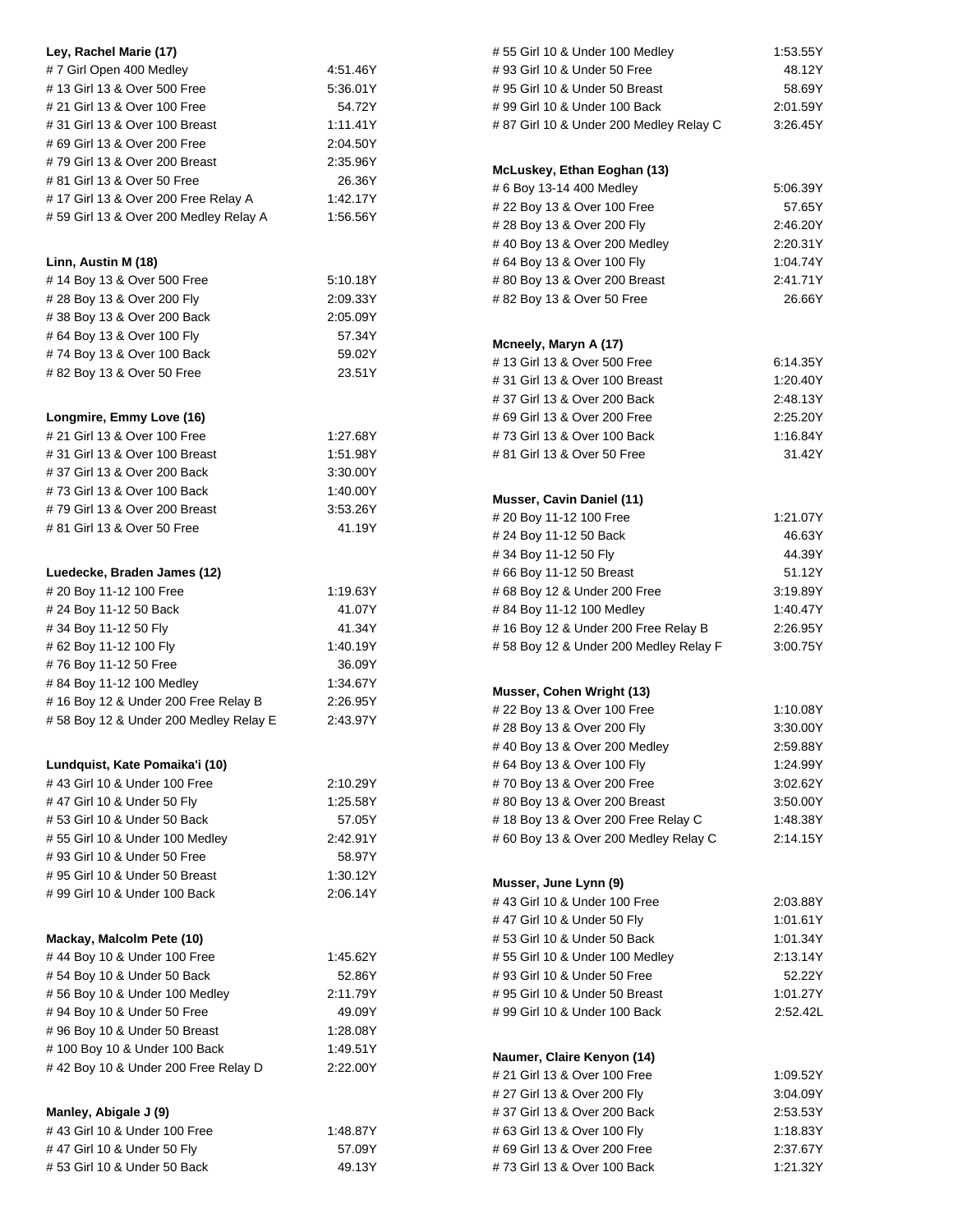| Nirshberg, Amilia A (12)              |                                         | #37 Girl 13 & Over 200 Back                     | 2:19.27Y |
|---------------------------------------|-----------------------------------------|-------------------------------------------------|----------|
| #19 Girl 11-12 100 Free               | 1:55.12Y                                | # 69 Girl 13 & Over 200 Free                    | 2:06.79Y |
| # 23 Girl 11-12 50 Back               | #73 Girl 13 & Over 100 Back<br>1:07.07S |                                                 | 1:04.05Y |
| 1:45.12S<br>#33 Girl 11-12 50 Fly     |                                         | # 81 Girl 13 & Over 50 Free                     | 26.56Y   |
| # 65 Girl 11-12 50 Breast             | 1:19.97S                                |                                                 |          |
| #75 Girl 11-12 50 Free                | 48.93Y                                  |                                                 |          |
| # 83 Girl 11-12 100 Medley            | 2:10.12Y                                | Rouse, Caroline E (9)                           |          |
|                                       |                                         | # 43 Girl 10 & Under 100 Free                   | 2:30.12Y |
|                                       |                                         | #47 Girl 10 & Under 50 Fly                      | 1:39.74Y |
| Parks, Rowan Alexandra (14)           |                                         | #53 Girl 10 & Under 50 Back                     | 1:34.78Y |
| # 21 Girl 13 & Over 100 Free          | 1:05.21Y                                | #55 Girl 10 & Under 100 Medley                  | 2:55.12Y |
| # 31 Girl 13 & Over 100 Breast        | 1:48.23Y                                | #93 Girl 10 & Under 50 Free                     | 59.71Y   |
| #37 Girl 13 & Over 200 Back           | 3:18.28Y                                | #95 Girl 10 & Under 50 Breast                   | 1:40.12Y |
| # 69 Girl 13 & Over 200 Free          | 2:30.04Y                                | #99 Girl 10 & Under 100 Back                    | 2:47.04Y |
| #73 Girl 13 & Over 100 Back           | 1:28.38Y                                |                                                 |          |
| # 81 Girl 13 & Over 50 Free           | 28.84Y                                  | Rowland, Harper Louise (9)                      |          |
|                                       |                                         | #43 Girl 10 & Under 100 Free                    | 1:45.12Y |
| Patel, Maya Evelyn (15)               |                                         | #47 Girl 10 & Under 50 Fly                      | 1:30.12Y |
| #7 Girl Open 400 Medley               | 5:04.33Y                                | #53 Girl 10 & Under 50 Back                     | 1:10.12Y |
| #13 Girl 13 & Over 500 Free           | 5:48.09Y                                | #55 Girl 10 & Under 100 Medley                  | 2:00.12Y |
| # 21 Girl 13 & Over 100 Free          | 58.68Y                                  | #93 Girl 10 & Under 50 Free                     | 1:00.12Y |
| #37 Girl 13 & Over 200 Back           | 2:10.87Y                                | #95 Girl 10 & Under 50 Breast                   | 1:30.12Y |
| # 63 Girl 13 & Over 100 Fly           | 1:01.77Y                                | # 99 Girl 10 & Under 100 Back                   | 2:20.12Y |
| #73 Girl 13 & Over 100 Back           | 1:01.90Y                                |                                                 |          |
| # 81 Girl 13 & Over 50 Free           | 26.87Y                                  |                                                 |          |
| #17 Girl 13 & Over 200 Free Relay B   | 1:44.65Y                                | Ryan, Jievani Mathain (10)                      |          |
| #59 Girl 13 & Over 200 Medley Relay A | 1:56.56Y                                | #43 Girl 10 & Under 100 Free                    | 1:46.52Y |
|                                       |                                         | #47 Girl 10 & Under 50 Fly                      | 51.34Y   |
|                                       |                                         | #53 Girl 10 & Under 50 Back                     | 51.05Y   |
| Peterson, Owen Matthew (12)           |                                         | #55 Girl 10 & Under 100 Medley                  | 1:47.72Y |
| # 24 Boy 11-12 50 Back                | 35.76Y                                  | #93 Girl 10 & Under 50 Free                     | 46.41Y   |
| #30 Boy 11-12 100 Breast              | 1:37.61Y                                | #95 Girl 10 & Under 50 Breast                   | 56.06Y   |
| #34 Boy 11-12 50 Fly                  | 39.04Y                                  | #99 Girl 10 & Under 100 Back                    | 2:01.03Y |
| #72 Boy 11-12 100 Back                | 1:24.80Y                                | #87 Girl 10 & Under 200 Medley Relay B          | 3:14.50Y |
| #76 Boy 11-12 50 Free                 | 33.22Y                                  |                                                 |          |
| #84 Boy 11-12 100 Medley              | 1:22.15Y                                | Shane, Paislee Rae (10)                         |          |
| #16 Boy 12 & Under 200 Free Relay A   | 2:13.69Y                                | # 43 Girl 10 & Under 100 Free                   | 1:50.20Y |
| #58 Boy 12 & Under 200 Medley Relay D | 2:30.06Y                                | #47 Girl 10 & Under 50 Fly                      | 1:11.39Y |
|                                       |                                         | #53 Girl 10 & Under 50 Back                     | 57.98Y   |
| Reyes, Isabella Marie (12)            |                                         | #55 Girl 10 & Under 100 Medley                  | 2:03.38Y |
| #7 Girl Open 400 Medley               | 5:41.50Y                                | #93 Girl 10 & Under 50 Free                     | 48.64Y   |
| #19 Girl 11-12 100 Free               | 1:07.50Y                                | #95 Girl 10 & Under 50 Breast                   | 1:04.84Y |
| # 29 Girl 11-12 100 Breast            | 1:24.98Y                                | #99 Girl 10 & Under 100 Back                    | 2:04.46Y |
| #33 Girl 11-12 50 Fly                 | 32.25Y                                  |                                                 |          |
| # 61 Girl 11-12 100 Fly               | 1:14.12Y                                |                                                 |          |
| #65 Girl 11-12 50 Breast              | 38.50Y                                  | Sleeper, Bell G (15)<br>#7 Girl Open 400 Medley |          |
| #77 Girl 12 & Under 200 Breast        | 3:05.23Y                                |                                                 | 4:59.84Y |
| #15 Girl 12 & Under 200 Free Relay A  | 2:00.22Y                                | # 21 Girl 13 & Over 100 Free                    | 56.38Y   |
|                                       |                                         | # 31 Girl 13 & Over 100 Breast                  | 1:10.45Y |
|                                       |                                         | # 63 Girl 13 & Over 100 Fly                     | 1:02.33Y |
| Richards, Ruby patricia (7)           |                                         | #79 Girl 13 & Over 200 Breast                   | 2:31.97Y |
| #43 Girl 10 & Under 100 Free          | 2:16.48Y                                | #85 Girl 13 & Over 200 Medley                   | 2:16.02Y |
| #45 Girl 8 & Under 25 Fly             | 28.94Y                                  | # 17 Girl 13 & Over 200 Free Relay A            | 1:42.17Y |
| #49 Girl 8 & Under 25 Breast          | 34.06S                                  | #59 Girl 13 & Over 200 Medley Relay A           | 1:56.56Y |
| #53 Girl 10 & Under 50 Back           | 56.01Y                                  |                                                 |          |
| # 91 Girl 8 & Under 25 Free           | 23.75Y                                  | Somers, Elliot Peter (16)                       |          |
| #93 Girl 10 & Under 50 Free           | 44.61Y                                  | #14 Boy 13 & Over 500 Free                      | 5:13.36Y |
| #95 Girl 10 & Under 50 Breast         | 1:11.25Y                                | # 64 Boy 13 & Over 100 Fly                      | 56.52Y   |
| # 97 Girl 8 & Under 25 Back           | 26.92Y                                  | # 80 Boy 13 & Over 200 Breast                   | 2:35.16Y |
|                                       |                                         | #82 Boy 13 & Over 50 Free                       | 23.43Y   |
| Riddle, Tallaby Katherine (13)        |                                         |                                                 |          |
| # 21 Girl 13 & Over 100 Free          | 58.98Y                                  |                                                 |          |
|                                       |                                         | Tenpenny, Aubrey Grace (14)                     |          |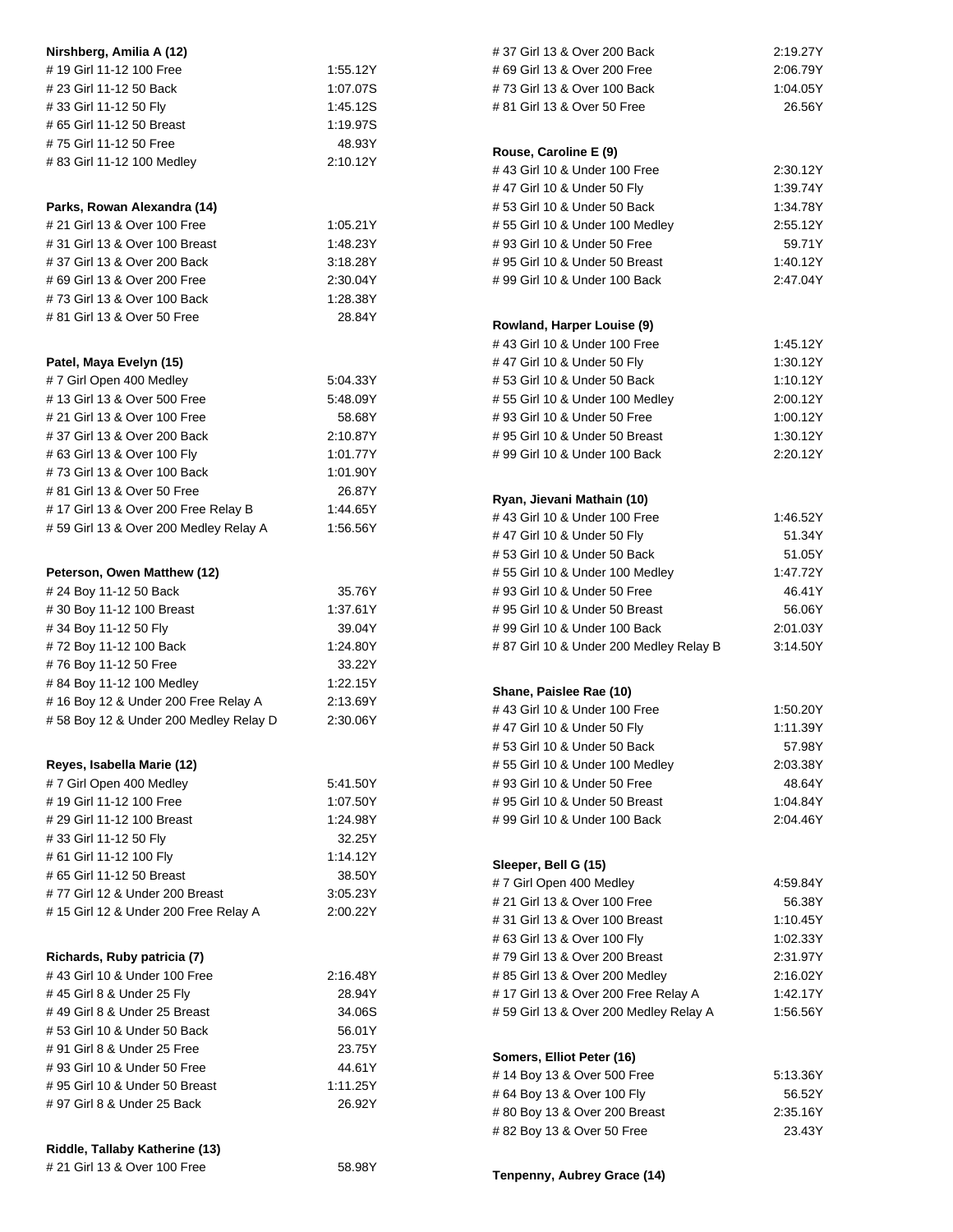| # 21 Girl 13 & Over 100 Free           | 1:18.22Y |
|----------------------------------------|----------|
| # 31 Girl 13 & Over 100 Breast         | 1:34.56Y |
| #37 Girl 13 & Over 200 Back            | 3:14.88Y |
| #69 Girl 13 & Over 200 Free            | 2.53.19Y |
| #79 Girl 13 & Over 200 Breast          | 3:31.90Y |
| # 85 Girl 13 & Over 200 Medley         | 3:13.69Y |
|                                        |          |
| Vick, Avery Constance (13)             |          |
| # 21 Girl 13 & Over 100 Free           | 1:15.54Y |
| # 31 Girl 13 & Over 100 Breast         | 2:03.00Y |
| #37 Girl 13 & Over 200 Back            | 3:01.00Y |
| #73 Girl 13 & Over 100 Back            | 1:22.32Y |
|                                        |          |
| # 81 Girl 13 & Over 50 Free            | 33.04Y   |
| # 85 Girl 13 & Over 200 Medley         | 3:19.03Y |
| Weiss, Townes Terrence (8)             |          |
| #92 Boy 8 & Under 25 Free              | 30.12Y   |
| #94 Boy 10 & Under 50 Free             | 52.74Y   |
| #96 Boy 10 & Under 50 Breast           | 1:20.12Y |
|                                        |          |
| #98 Boy 8 & Under 25 Back              | 35.12Y   |
| Wendelberger, Sara Aleksandra (12)     |          |
| #19 Girl 11-12 100 Free                | 1:11.34Y |
| # 23 Girl 11-12 50 Back                | 39.58Y   |
| #33 Girl 11-12 50 Fly                  | 36.80Y   |
| #65 Girl 11-12 50 Breast               | 44.51Y   |
| #75 Girl 11-12 50 Free                 | 31.27Y   |
|                                        | 1:22.65Y |
| # 83 Girl 11-12 100 Medley             |          |
| #15 Girl 12 & Under 200 Free Relay A   | 2:00.22Y |
| #57 Girl 12 & Under 200 Medley Relay E | 2:29.66Y |
|                                        |          |
|                                        |          |
| Whitney, Catherin Claire (13)          |          |
| # 21 Girl 13 & Over 100 Free           | 1:16.12Y |
| # 31 Girl 13 & Over 100 Breast         | 1:37.94Y |
| #37 Girl 13 & Over 200 Back            | 3:20.00Y |
| # 63 Girl 13 & Over 100 Fly            | NT       |
| #79 Girl 13 & Over 200 Breast          | 3:55.00Y |
| # 81 Girl 13 & Over 50 Free            | 35.91Y   |
|                                        |          |
| Winters, Maya Ann (13)                 |          |
| # 21 Girl 13 & Over 100 Free           | 1:14.83Y |
| # 31 Girl 13 & Over 100 Breast         | 1:37.79Y |
| #37 Girl 13 & Over 200 Back            | 3:20.00Y |
| #69 Girl 13 & Over 200 Free            | 2:42.01Y |
| #73 Girl 13 & Over 100 Back            | 1:27.69Y |
| # 81 Girl 13 & Over 50 Free            | 31.90Y   |
| Wyatt, Zachary J (15)                  |          |
| # 22 Boy 13 & Over 100 Free            | 56.54Y   |
| # 28 Boy 13 & Over 200 Fly             | 2:25.03Y |
| #40 Boy 13 & Over 200 Medley           | 2:21.20Y |
| #64 Boy 13 & Over 100 Fly              | 58.95Y   |
| #70 Boy 13 & Over 200 Free             | 2:05.49Y |
| #82 Boy 13 & Over 50 Free              | 25.92Y   |
| #18 Boy 13 & Over 200 Free Relay A     | 1:32.20Y |
| #60 Boy 13 & Over 200 Medley Relay A   | 1:55.28Y |

| 1:48.42Y |
|----------|
| 47.15Y   |
| 1:50.75Y |
| 42.46Y   |
| 48.20Y   |
| 1:43.82Y |
| 2:42.33Y |
| 2:39.93Y |
|          |

## **Zeddies, John Dumitru (14)**

| # 22 Boy 13 & Over 100 Free           | 55.46Y   |
|---------------------------------------|----------|
| #32 Boy 13 & Over 100 Breast          | 1:16.66Y |
| #38 Boy 13 & Over 200 Back            | 2:26.76Y |
| #70 Boy 13 & Over 200 Free            | 2:09.81Y |
| #74 Boy 13 & Over 100 Back            | 1:04.77Y |
| #82 Boy 13 & Over 50 Free             | 25.55Y   |
| #18 Boy 13 & Over 200 Free Relay A    | 1:32.20Y |
| # 60 Boy 13 & Over 200 Medley Relay A | 1:55.28Y |

**Zeddies, Andrew Scott (10)**

# 44 Boy 10 & Under 100 Free 1:33.60Y